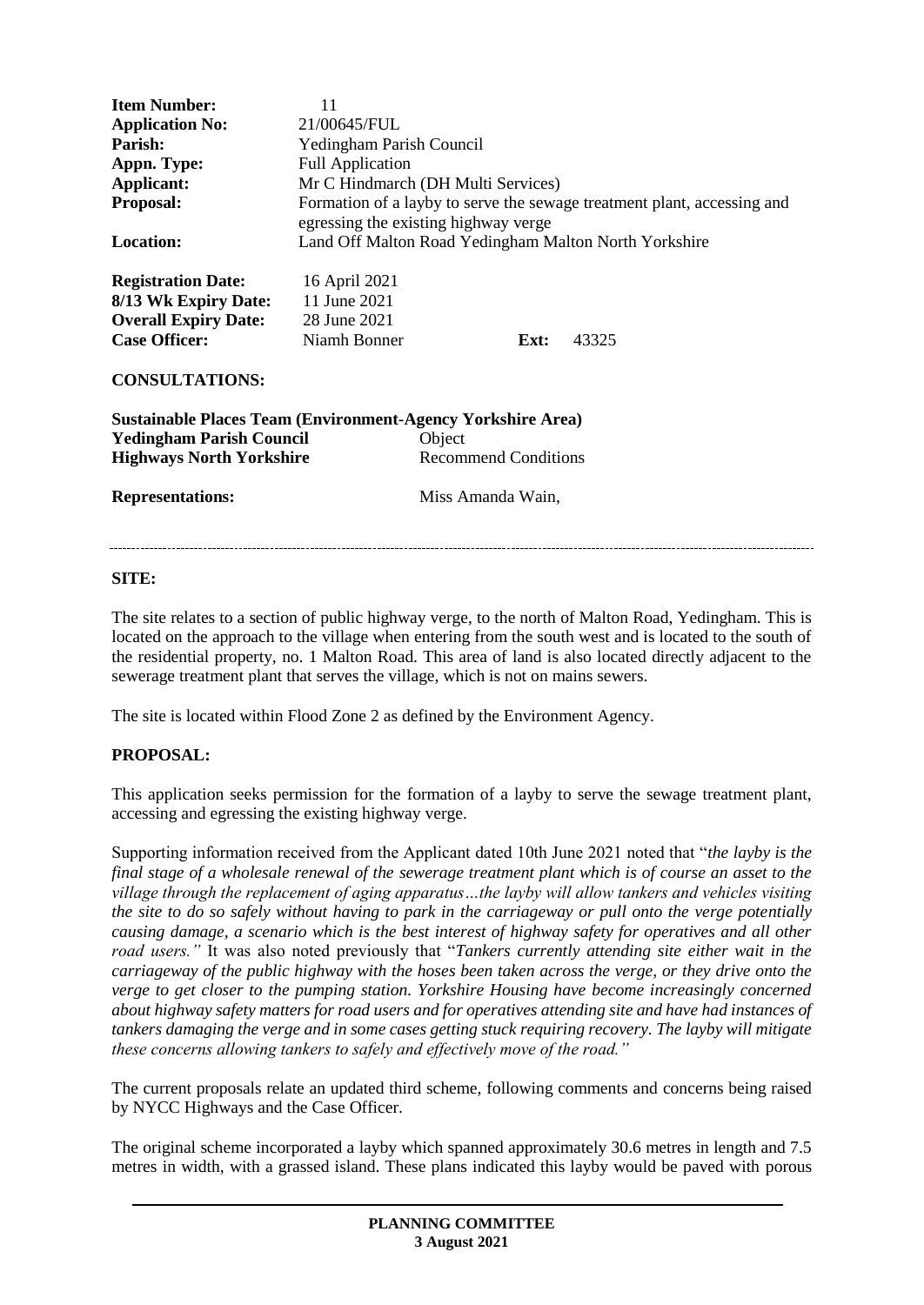grass seeded truck pave. The second scheme submitted on the 31st May 2021 was identical, with the exception of 6no. bollards to restrict access to authorised personal only.

Following review by the NYCC Highways Officer, who had been in discussion with the NYCC Maintenance Manager concerns were raised over the scale of this installation in the public highway, together with concerns over the of restriction access to what is the public highway via bollards. The Case Officer also raised concerns in relation to the scale of this installation and the impact upon the character of this gateway to the village.

A much reduced revised scheme was submitted on the 10th June 2021. This incorporated a more simple pull on layby, without an island or bollards, spanning approximately 18.7 metres in length and 3 metres in width. As before, this would incorporate porous grass seeded truck pave, the relocation of the village sign and the relocation of an electricity pole, position still to be confirmed.

## **POLICY:**

Local Plan Strategy -Policy SP1 General Location of Development and Settlement Hierarchy Local Plan Strategy -Policy SP11 Community Facilities and Services Local Plan Strategy - Policy SP16 Design Local Plan Strategy - Policy SP17 Managing Air Quality, Land and Water Resources Local Plan Strategy - Policy SP21 Occupancy Restrictions National Planning Policy Framework National Planning Practice Guidance

### **HISTORY:**

There is no directly relevant planning history.

### **REPRESENTATIONS:**

11th May 2021 – Parish Council*: "The council feel it is an unnecessary development in open countryside, with this proposal being the first view as you approach the village. It is appreciated the sewage treatment plant is a constant issue, but if properly invested in would require less attendance by HGVs. It is felt that the lay by proposed is far larger than necessary and a simple pull in would suffice. The council object on the grounds of development in open countryside and the potential for attracting anti-social behaviour as well as potential vehicle incidents when exiting on a bend."*

12th May 2021 – Occupier of no. 1 Malton Road, Yedingham: "*Whilst I understand the reason for this Lay-by I am concerned that it will encourage more anti-social behaviour and illegal parking with the possibility of travellers making use of it. Therefore I'm afraid I object to this planning application. The amount of times that the treatment plant should require access does not warrant this action in my view. This is a rural area that does not require any urbanisation."*

Formal reconsultation was undertaken on the plans received on the 10th June 2021, illustrating the smaller layby with additional supporting information on the need for this proposal. The following response was received:

26th June 2021 – Parish Council: "*Please note the parish council still object to the proposed plan. The reason for objection is due to the potential danger of having a lay by on a bend, possibility of attracting anti-social behaviour, cost and existing arrangements appear to be fit for purpose."*

The Agent wrote to the Case Officer following review of the Parish Council's second comments on the 29th June 2021 to note the following: *"I am struggling a little with the Parish Councils conclusions as a layby in this location allowing wagons to be clear of the road has got to be better than vehicles parked on the bend. Also in terms of attracting anti-social behaviour, the layby is next to the road with no screening and can be overlooked from the road and neighbouring properties therefore providing that informal natural surveillance which discourages such behaviour."*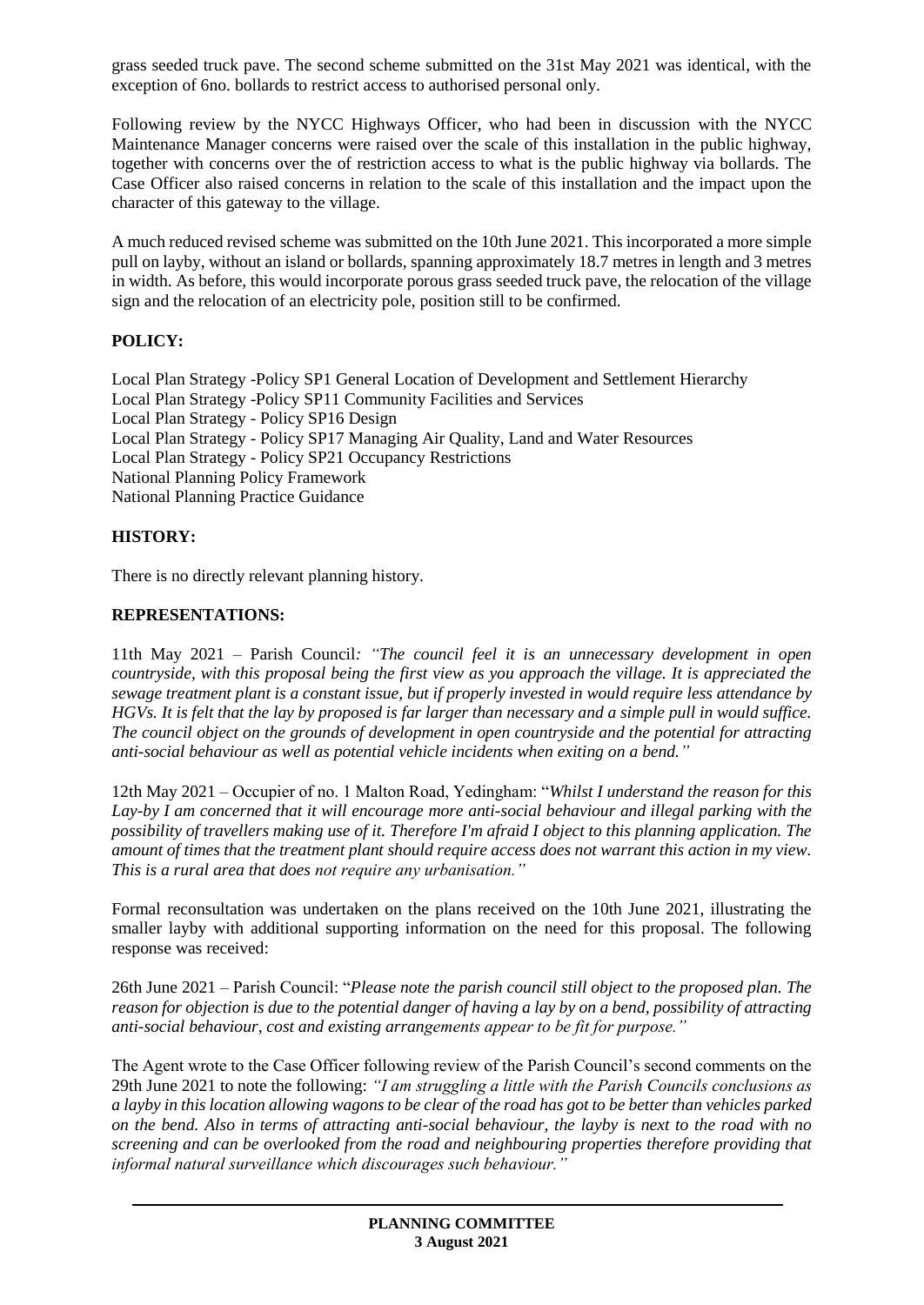### **APPRAISAL:**

The main considerations within the determination of this application are:

i. Principle of Development ii. Character, Form and Landscaping iii. Impact upon Amenity iv. Access and Highway Safety v. Other matters, including consultation responses.

#### i. Principle of Development

Policy SP1 (General Location of Development and Settlement Hierarchy) notes that in all other villages, hamlets and in the open countryside development will be restricted to that 'which is necessary to support a sustainable, vibrant and healthy rural economy and communities.

Policy SP11 (Community Facilities) notes support for expansion and improvements to existing facilities in or outside of Development Limits. It is Officer's view that in this instance sewerage treatment plant would form a functional community facility within Yedingham and it is noted that this infrastructure has been recently renewed. This proposal has been noted as necessary from a safety perspective and this is acknowledged.

Policy SP7 (Managing Air Quality, Land and Water Resources) notes support for "*ensuring that necessary sewerage and water treatment infrastructure improvements are provided in tandem with new development."* This may not be strictly relevant to this specific situation, however these works do relate to supporting works to recently replaced sewerage installation, to enhance the current arrangements from a safety perspective, therefore is considered to accord with the spirit of this policy in principle.

Policy SP20 (Generic Development Management Issues) notes support where *"Access to and movement within the site by vehicles, cycles and pedestrians would not have a detrimental impact upon road safety.*" As noted, this is intended to enhance levels of highway safety when works are being carried out at the sewerage treatment plant.

It is not also considered that the works would be proposed should they not be strictly necessary as they represent a significant financial investment.

Therefore, in principle, this proposal which will enhance the safety levels for workers accessing the sewerage treatment plant and for other road users is considered to be acceptable and in accordance with Policies SP1, SP11, SP17 and SP20 of the Ryedale Plan, Local Plan Strategy. This is however to full consideration of the additional key considerations below.

#### ii. Character, Form and Landscaping

The approach to Yedingham along Malton Road is attractive and characterised by rural fields and green verges. At the point of the proposed layby, the site could be considered to be visually fairly well connected with the developed land within of the village, positioned approximately 5 metres beyond the formal village development limits. The site is located within 2.5 metres of the sewerage treatment plant and approximately 5 metres from the domestic curtilage of no. 1 Malton Road. The site is also located within the 30mph zone of the village.

As detailed within the 'Proposal' section above, significant changes have been made to the original scheme to reduce the scale and the visual impact of this. It is considered in terms of character and form, that the reductions in length and width, together with the simplification in form are appropriate and have mitigated the potential harm originally identified with the previous schemes that were highlighted to the Agent. The use of porous grass seeded concrete pavers is welcomed and will help to limit the visual prominence of the installation.

It is therefore considered that the proposed development is acceptable and subject to the relevant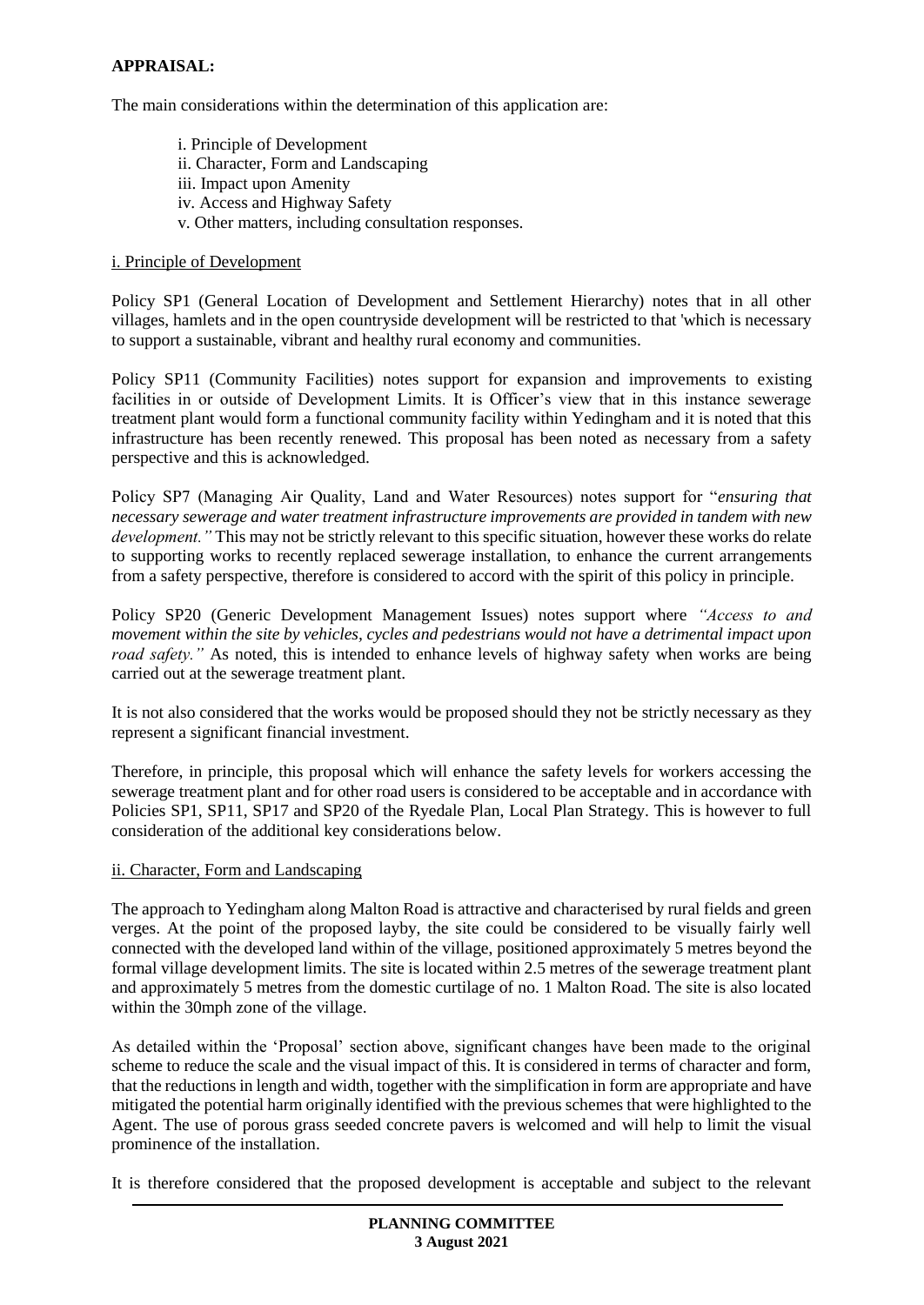conditions this will not detract from the character of the locality. It is considered that the proposal satisfies the requirements of Policy SP16 (Design) and SP20 (Generic Development Management Issues) of the Ryedale Plan - Local Plan Strategy.

### iii. Impact upon Amenity

The concerns raised in relation to potential amenity impacts associated with the use of this layby are acknowledged.

This proposed layby would be closely located to part of the domestic curtilage associated with no.1 Malton Road, Yedingham, which is surrounded by mature and dense hedgerow. This domestic curtilage directly abuts the sewage treatment plant.

However, it is noted that there are a number of laybys across the District in proximity to villages and residential dwellings. The point raised by the Agent is considered relevant where they noted "In terms of attracting anti-social behaviour, the layby is next to the road with no screening and can be overlooked from the road and neighbouring properties therefore providing that informal natural surveillance which discourages such behaviour."

Additionally there is a personal responsibility for all citizens to not engage in antisocial behaviour and such issues, should they arise can be reported to the Council's Community Team and North Yorkshire Police.

It is not considered that this proposed change of use would result in material levels of disturbance, nuisance or harmful amenity impacts.

#### iv. Impact upon Highway Safety

The proposed layby would be located just within the signed 30mph limit of Yedingham. North Yorkshire Highways were consulted on this application and provided responses in relation to the earlier schemes highlighting concerns. In relation to the revised scheme presently under consideration, they made the following comments on the 22nd July 2021:

*"Notwithstanding the Parish Councils comments regarding safety concerns of the location of the layby, it is deemed that the proposals as outlined in the amended plans received 11 June 2021 are more favourable than the existing arrangement for servicing of the sewerage treatment plant which involves a vehicle remaining stationary on the highway for periods of time."*

Relevant planning conditions have been recommended relating to construction specification and materials, together with the provision of a Construction Management Plan prior to the commencement of works, to avoid harmful impacts upon the highway and residents during the construction phase.

#### v. Other Matters, including consultation responses

No response was received from the Environment Agency and the porous nature of the construction is welcomed in terms of surface water.

Therefore, in conclusion it is considered that this proposal would help to improve the existing access arrangements to the sewerage treatment plant, but that this could be carried out without material harm to amenity, character and form, or access and highway safety. Subject to the recommended conditions, it is considered that this scheme satisfies the relevant policy criteria outlined within Policies SP1, SP11, SP16, SP17 and SP20 of the Ryedale Plan – Local Plan Strategy and the National Planning Policy Framework.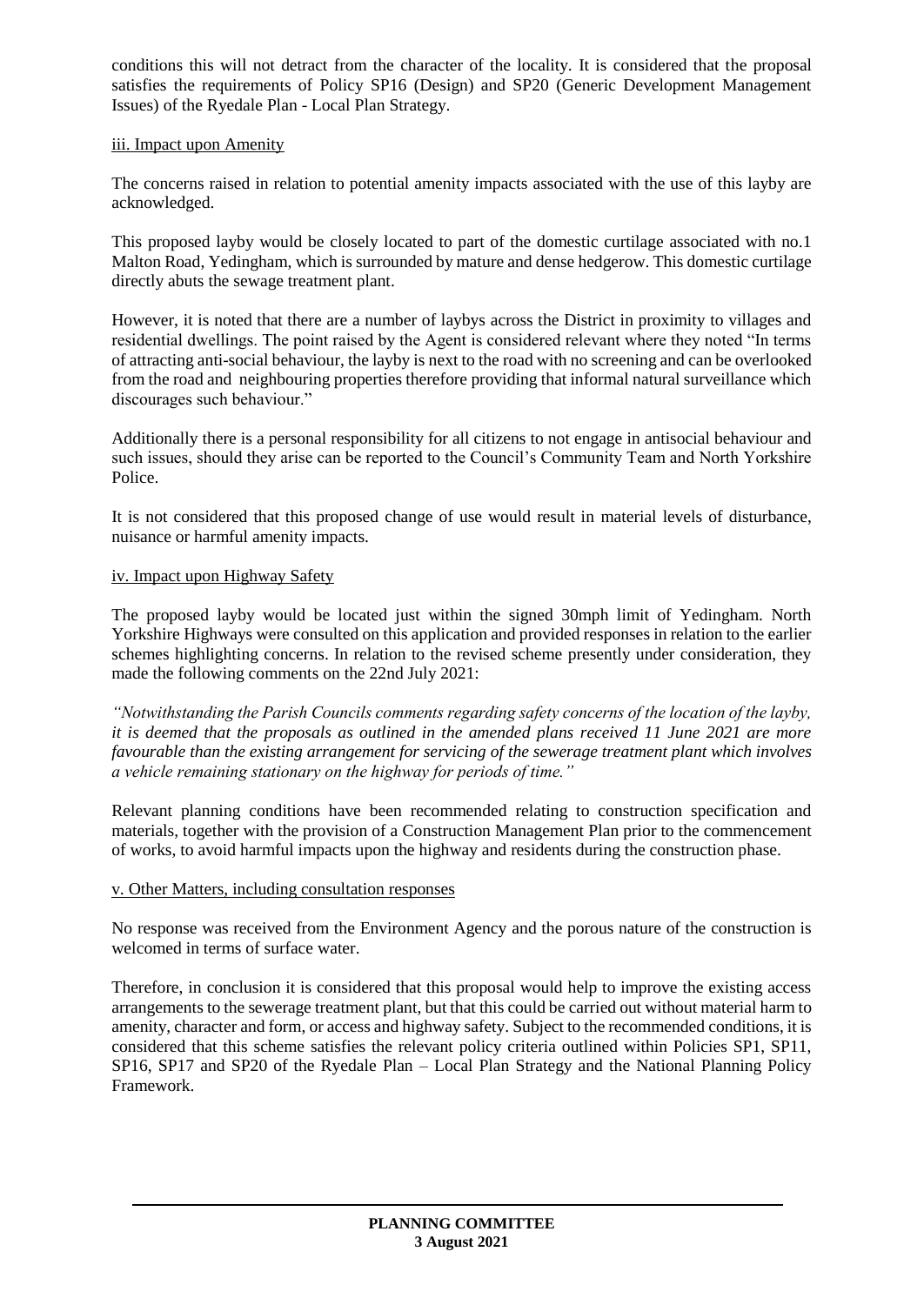1 The development hereby permitted shall be begun on or before .

Reason: To ensure compliance with Section 51 of the Planning and Compulsory Purchase Act 2004

2 The development hereby permitted shall be carried out in accordance with the following approved documents/plan(s): Site Location Plan (Drawing no. 105-03 Rev A) Proposed Site Block Plan (Drawing no. 105-02 Rev E)

Reason: For the avoidance of doubt and in the interests of proper planning.

3 The crossing of the highway verge and/or footway must be constructed in accordance with the approved details Drawing number 105-02 revision E with the addition of a channel kerb detail to the carriageway edge of the access to provide edge restraint and the following requirements.

- The final surfacing of any private access within 2 metres of the public highway must not contain any loose material that is capable of being drawn on to the existing or proposed public highway.
- Measures to enable vehicles to enter and leave the site in a forward gear.
- All works must accord with the approved details.

Reason: To ensure a satisfactory means of access to the site from the public highway in the interests of highway safety and the convenience of all highway users in accordance with Policy SP20 of the Ryedale Plan, Local Plan Strategy.

MHi-C New and altered Private Access or Verge Crossing -(MHC-03)

Notwithstanding any valid planning permission for works to amend the existing highway, you are advised that a separate licence will be required from North Yorkshire County Council as the Local Highway Authority in order to allow any works in the existing public highway to be carried out. The 'Specification for Housing and Industrial Estate Roads and Private Street Works' published by North Yorkshire County Council as the Local Highway Authority, is available to download from the County Council's web site:

https://www.northyorks.gov.uk/sites/default/files/fileroot/Transport%20and%20streets/Road s%2C%20highways%20and%20pavements/Specification for housing ind est roads street\_works\_2nd\_edi.pdf .

The Local Highway Authority will also be pleased to provide the detailed constructional specifications referred to in this condition.

- 4 Due to the location of the works No construction activity must commence until a Construction Management Plan has been submitted to and approved in writing by the Local Planning Authority. Construction of the permitted layby works must be undertaken in accordance with the approved plan. The Plan must include, but not be limited to arrangements for the following in respect of each phase of the works.
	- 1. wheel washing facilities on site to ensure that mud and debris is not spread onto the adjacent public highway;
	- 2. the parking of contractors' site operatives and visitor's vehicles;
	- 3. areas for storage of plant and materials used in constructing the development clear of the highway;
	- 4. details of site working hours;
	- 5. contact details for the responsible person (site manager/office) who can be contacted in the event of any issue.